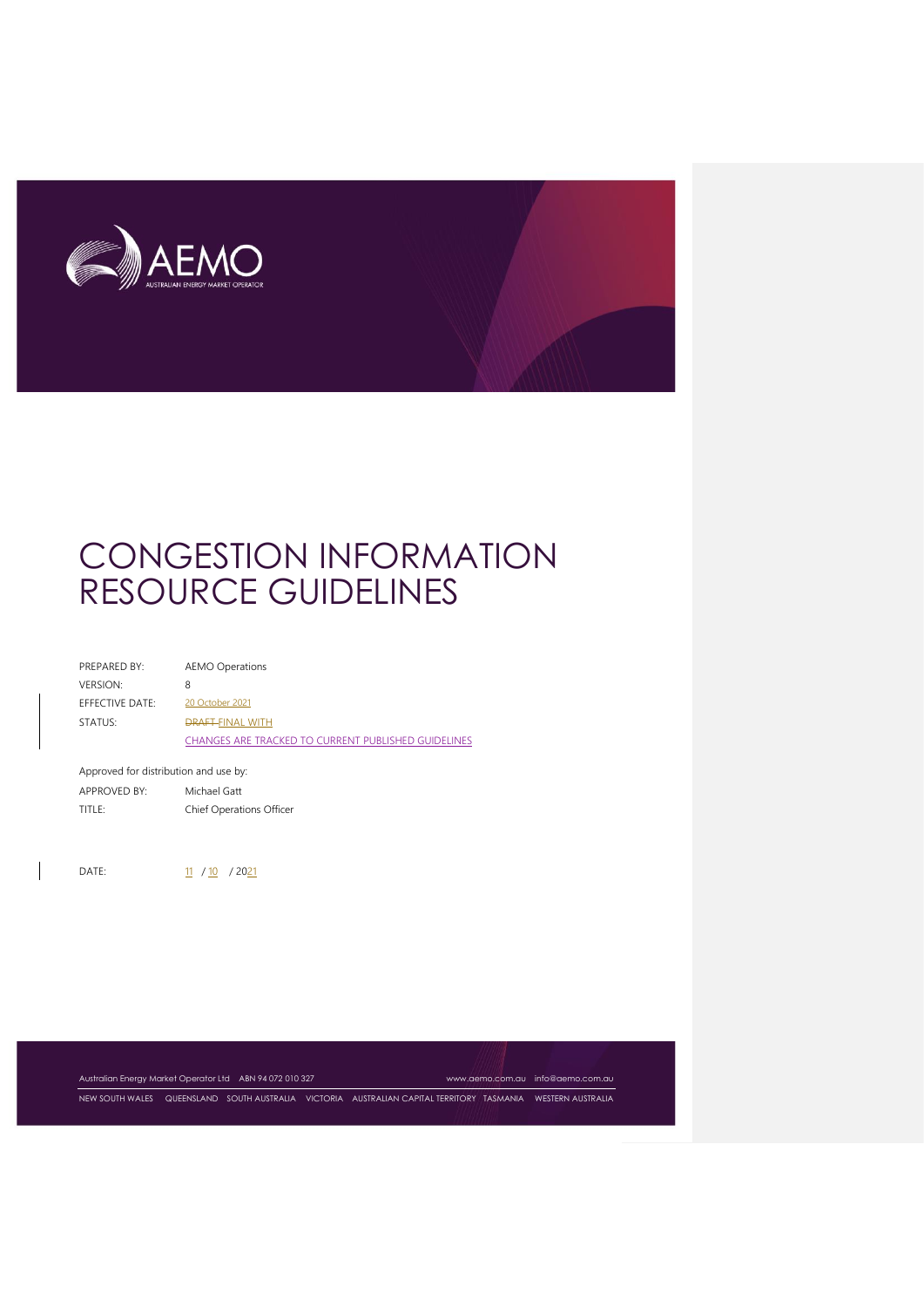# **CONTENTS**

| 1 <sub>1</sub>   | <b>INTRODUCTION</b>                                                  | 3              |  |
|------------------|----------------------------------------------------------------------|----------------|--|
| 1.1.             | Purpose and scope                                                    | 3              |  |
| 1.2.             | Definitions and interpretation                                       | 3              |  |
| 2.               | CONGESTION INFORMATION RESOURCE                                      | 4              |  |
| 2.1.             | Objective                                                            | 4              |  |
| 2.2.             | <b>NER Obligation</b>                                                | 4              |  |
| 2.3.             | Location                                                             | 45             |  |
| 2.4.             | Contents                                                             | 5              |  |
| 2.5.             | Publishing and Updating the Congestion Information Resource          | 6              |  |
| 2.6.             | Confidentiality                                                      | 6              |  |
| $\overline{3}$ . | INFORMATION TO BE PROVIDED BY TRANSMISSION NETWORK SERVICE PROVIDERS | 67             |  |
| 3.1.             | Scope of the Obligation                                              | 67             |  |
| 3.2.             | Types of Information Required by AEMO                                | $\overline{7}$ |  |
| 3.3.             | Confidentiality                                                      | 98             |  |
| 3.4.             | Updates to Information                                               | 98             |  |
| 4.               | FURTHER DEVELOPMENT OF THE CONGESTION INFORMATION RESOURCE           | 98             |  |
|                  | APPENDIX A. ITEMS REQUESTED FOR THE CIR                              | 10             |  |
|                  | <b>VERSION RELEASE HISTORY</b><br>13                                 |                |  |

# **TABLES**

| Table 1 | CIR requested items |  |
|---------|---------------------|--|
|---------|---------------------|--|

20 October 2021 Page 2 of 13

AEMO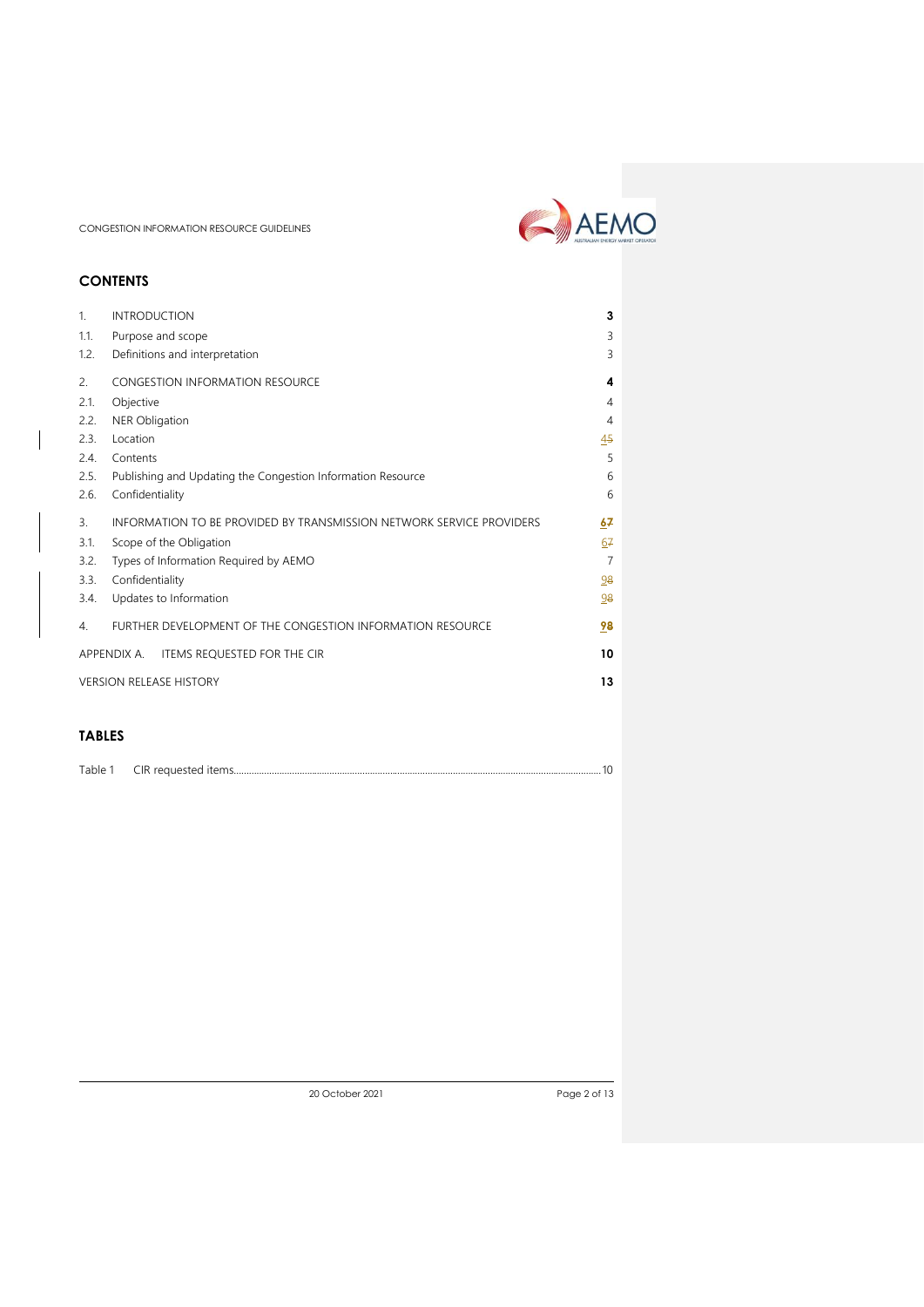

#### **Note: There is a version history at the end of this document.**

## <span id="page-2-0"></span>**1. INTRODUCTION**

 $\overline{\phantom{a}}$ 

#### <span id="page-2-1"></span>**1.1. Purpose and scope**

These are the Congestion Information Resource Guidelines (Guidelines) made under clause 3.7A(k) of the National Electricity Rules (NER).

These Guidelines have effect only for the purposes set out in the NER. The NER and the National Electricity Law prevail over these Procedures to the extent of any inconsistency.

In accordance with clause 3.7A(k), the Guidelines describe the:

- (a) Information categories and their source to be contained in the *congestion information resource* (CIR).
- (b) Scope and type of information to be provided by *Transmission Network Service Providers* (TNSPs) in accordance with clause 3.7A(n) & (o) of the NER.
- (c) Processes to be implemented by AEMO to obtain the information from TNSPs in accordance with clause 3.7A(n) & (o) of the NER.
- (d) Determination of the intervals for updating and *publishing* the CIR.
- (e) Processes for providing *Registered Participants* with information under clause 3.7A(g) of the NER.

## <span id="page-2-2"></span>**1.2. Definitions and interpretation**

#### **1.2.1. Glossary**

Terms defined in the National Electricity Law and the NER have the same meanings in these Procedures unless otherwise specified in this clause.

Terms defined in the NER are intended to be identified in these Procedures by italicising them, but failure to italicise a defined term does not affect its meaning.

In addition, the words, phrases and abbreviations in the table below have the meanings set out opposite them when used in these Procedures.

| Term          | <b>Definition</b>                                               |
|---------------|-----------------------------------------------------------------|
| AEMC          | Australian Energy Market Commission                             |
| AEMO          | Australian Energy Market Operator-Limited                       |
| CIR.          | congestion information resource                                 |
| <b>EMS</b>    | AEMO's Energy Management Systems                                |
| <b>MMS</b>    | AEMO's Market Management System                                 |
| <b>NEM</b>    | <b>National Electricity Market</b>                              |
| <b>NEMDE</b>  | NEM Dispatch Engine, the market dispatch engine used in the NEM |
| <b>NEMWCE</b> | National Electricity Market Wholesale Consultative Forum        |
| <b>NER</b>    | National Electricity Rules                                      |
| NOS.          | Network Outage Scheduler, a software application owned by AEMO. |
| <b>NSCAS</b>  | Network Ssupport and control Aancillary Sservice                |
| <b>PASA</b>   | projected assessment of system adequacy                         |
|               |                                                                 |

20 October 2021 Page 3 of 13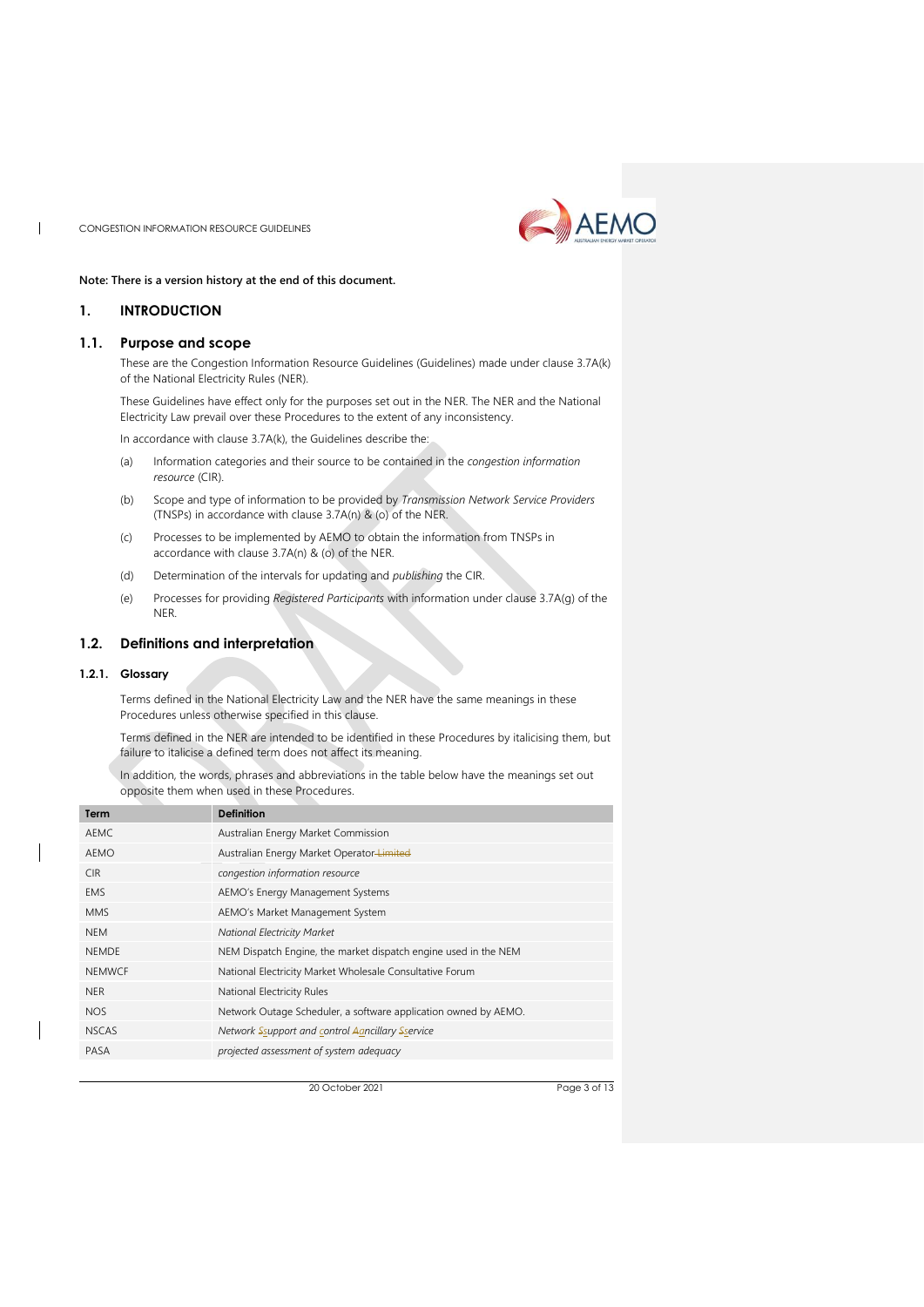$\mathbf{I}$ 



<span id="page-3-2"></span><span id="page-3-1"></span><span id="page-3-0"></span>

| Term        | <b>Definition</b>                                                                                                                                                                                                     |                                                           |
|-------------|-----------------------------------------------------------------------------------------------------------------------------------------------------------------------------------------------------------------------|-----------------------------------------------------------|
| <b>TER</b>  | Transmission Equipment Ratings                                                                                                                                                                                        |                                                           |
| <b>TNSP</b> | Transmission Network Service Provider                                                                                                                                                                                 |                                                           |
|             |                                                                                                                                                                                                                       |                                                           |
| 1.2.2.      | Interpretation                                                                                                                                                                                                        |                                                           |
|             | These Procedures are subject to the principles of interpretation set out in Schedule 2 of the                                                                                                                         |                                                           |
|             | National Electricity Law.                                                                                                                                                                                             |                                                           |
| 2.          | <b>CONGESTION INFORMATION RESOURCE</b>                                                                                                                                                                                |                                                           |
|             | Following the conclusion of the Australian Energy Market Commission (AEMC) review                                                                                                                                     |                                                           |
|             | "Arrangements for Managing Risks Associated with Transmission Network Congestion" in 2009,<br>AEMO is required under the NER to establish and maintain a CIR, which will consolidate and                              |                                                           |
|             | enhance existing sources of information relevant to the understanding and management of                                                                                                                               |                                                           |
|             | transmission network congestion risk.                                                                                                                                                                                 |                                                           |
| 2.1.        | Objective                                                                                                                                                                                                             |                                                           |
|             |                                                                                                                                                                                                                       |                                                           |
|             | Clause 3.7A(a) of the NER specifies lists the objective of the CIR:                                                                                                                                                   |                                                           |
|             | The objective of the congestion information resource is to provide information in a cost<br>$\left(\mathrm{a}\right)$<br>effective manner to Registered Participants to enable them to understand patterns of network | Formatted: Indent: Left: 1.25 cm, No bullets or numbering |
|             | congestion and make projections of market outcomes in the presence of network congestion (the                                                                                                                         |                                                           |
|             | congestion information resource objective).                                                                                                                                                                           |                                                           |
| 2.2.        | <b>NER Obligation</b>                                                                                                                                                                                                 |                                                           |
|             | _AEMO is required to <i>publish</i> the CIR in accordance with clause 3.7A(b) of the NER_which<br>(a)                                                                                                                 | <b>Formatted:</b> List (a)                                |
|             | provides that the CIR must comprise:                                                                                                                                                                                  |                                                           |
|             | To implement the congestion information resource objective, AEMO must develop and<br>(a)                                                                                                                              |                                                           |
|             | publish, in accordance with this rule 3.7A, an information resource comprising:                                                                                                                                       |                                                           |
|             | ilnformation on planned network events that are likely to materially affect network<br>(1)                                                                                                                            |                                                           |
|             | constraints in relation to a transmission system;                                                                                                                                                                     |                                                           |
|             | hHistorical data on mis-pricing at transmission network nodes in the national<br>(2)<br>electricity market; and                                                                                                       |                                                           |
|             |                                                                                                                                                                                                                       |                                                           |
|             | (3)<br>$a$ Any other information that AEMO, in its reasonable opinion, considers relevant to<br>implement the congestion information resource objective,                                                              |                                                           |
|             | which is to be known as the congestion information resource.                                                                                                                                                          |                                                           |
|             | CFurther, clause 3.7A(c) provides thata benchmark:<br>(b)                                                                                                                                                             | Formatted: List (a)                                       |
|             | The congestion information resource must contain at least the same level of detail <<br>$\leftrightarrow$                                                                                                             | Formatted: Indent: Left: 2.25 cm, No bullets or numbering |
|             | as is required to be included in the interim congestion information resource published under                                                                                                                          |                                                           |
|             | clause 11.30.2.                                                                                                                                                                                                       |                                                           |
| 2.3.        | Location                                                                                                                                                                                                              |                                                           |
|             | The CIR is available on AEMO's website at: https://www.aemo.com.au/energy-                                                                                                                                            |                                                           |
|             | systems/electricity/national-electricity-market-nem/system-operations/congestion-information-<br>resourcehttps://www.aemo.com.au/Electricity/National-Electricity-Market-NEM/Security-and-                            |                                                           |
|             | reliability/Congestion-information.                                                                                                                                                                                   |                                                           |
|             |                                                                                                                                                                                                                       |                                                           |

<span id="page-3-3"></span>20 October 2021 Page 4 of 13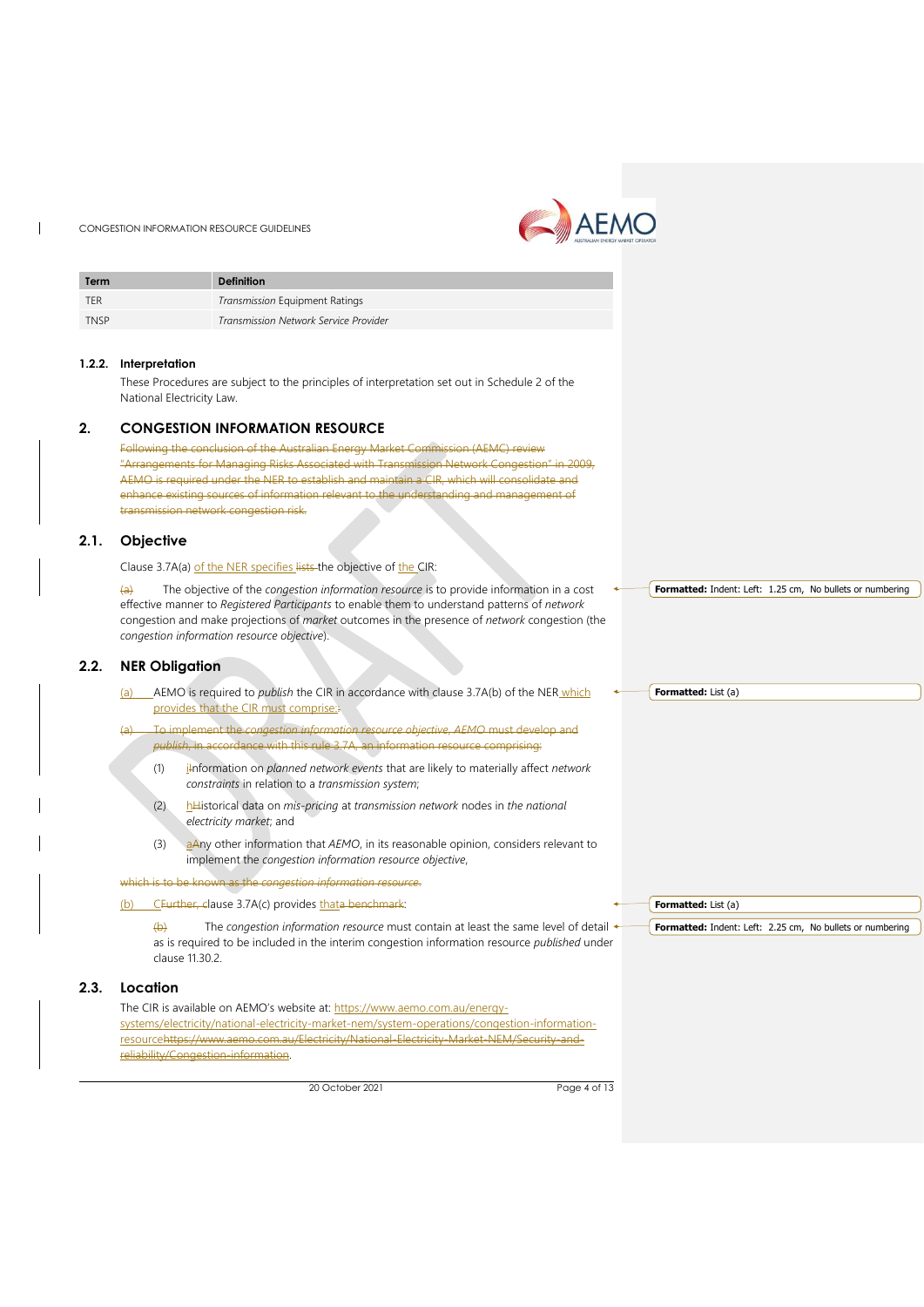

## <span id="page-4-0"></span>**2.4. Contents**

H

The following sections outline the content provided as part of the CIR along with some related references. AEMO's website provides further information for each item.

#### **2.4.1. Policies and Processes**

A number of process and policy documents describe aspects of *network* constraints and congestion:

- Constraint Naming Guidelines.
- Constraint Formulation Guidelines.
- Constraint Implementation Guidelines.
- Schedule of Constraint Violation Penalty Factors.
- Confidence Levels, Offsets, and Operating Margins Policy Document.
- Over-Constrained Dispatch Rerun Process.
- Constraint Frequently Asked Questions.
- Factors Contributing to Differences between Dispatch and Pre-dispatch Outcomes.
- Limits Advice Guidelines.

## **2.4.2. Education Material**

Details of AEMO workshops and other educational material to assist with the understanding of the NEM, including *network* congestion.

#### **2.4.3. Network Status and Capability**

A number of publications describe the real-time status of networks and their general capability:

- Transmission Line Diagrams.
- Transmission Equipment Ratings (TER).
- Interconnector Capabilities.
- Network Outage Scheduler (NOS).
- Market Information Planned Electricity Network Outages.
- Plain English Constraint Equation Converter.
- Market Management System (MMS) Files.
- Limit Advice.

## **2.4.4. Statistics and incident reports**

The CIR contains continuous reporting streams that provide stakeholders with information on constraints and resulting network congestion that are updated regularly. The CIR is also a portal to resources providing details on particular incidents.

- Annual Constraint Report
- Monthly Constraint Report.
- Weekly Constraint Library Changes Report.
- Power System Operating Incident Reports.
- Pricing Event Reports.

20 October 2021 Page 5 of 13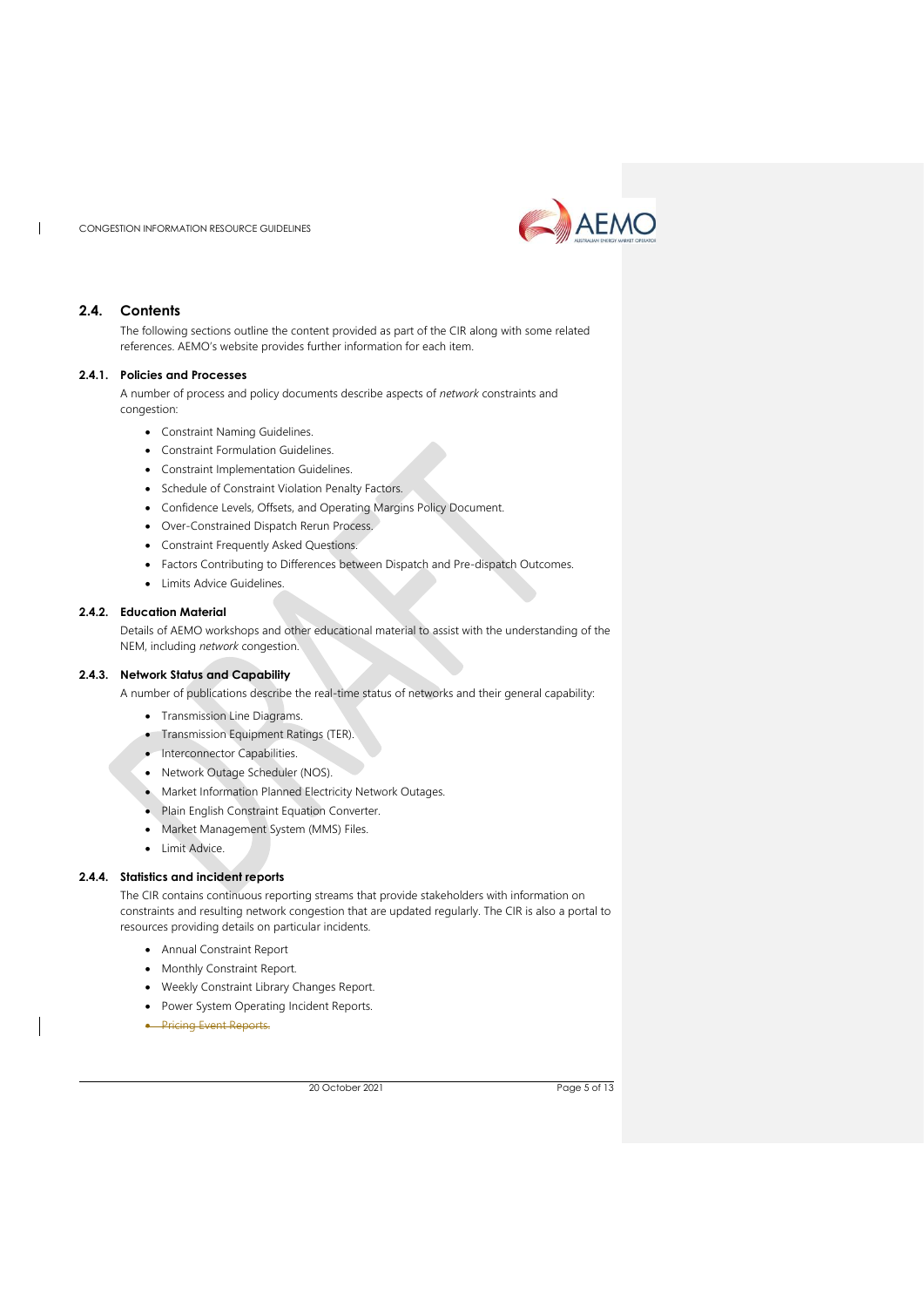

#### **2.4.5. Related resources**

 $\mathbf{I}$ 

The CIR also provides a portal to a number of related resources that set out upcoming changes to the *network* and congestion management, and therefore may affect *network* congestion in future years. These resources can include:

- Annual Planning Reports by TNSPs.
- TNSP Network Augmentations.

#### **2.4.6. Interconnector Performance**

Clause 3.13.3(p) of the NER introduces the requirement for AEMO to publish, for each day of the preceding quarter for all interconnectors, details of:

- Interconnector transfer capability.
- The discrepancy between interconnector transfer capability and the capacity of the

relevant interconnector in the absence of outages on the relevant interconnector only.

AEMO satisfies this requirement by publishing:

- A report on nominal interconnector capabilities updated as needed (see interconnector capabilities report above).
- A dispatch interconnector solution via the Market Management System (MMS) data model.
- A table in the monthly constraint report detailing the top binding interconnector limit setters.
- A list of constraint equations that set the interconnector limits, published along with the Annual NEM constraint report.

#### **2.4.7. Mis-pricing**

Clause 3.7A(b)(2) of the NER set out an obligation for AEMO to provide historical data on *mispricing* at *transmission network* nodes. To meet this requirement, AEMO *publishes* mis-pricing data at the transmission network nodes in the dispatch\_local\_price table in the MMS data model.

## <span id="page-5-0"></span>**2.5. Publishing and Updating the Congestion Information Resource**

Each document that makes up the CIR is updated at different times. Further details can be found in the *timetable<sup>1</sup>* .

## <span id="page-5-1"></span>**2.6. Confidentiality**

Clause 3.7A(j) of the NER states that AEMO must not *publish confidential information* as part of the CIR.

## <span id="page-5-2"></span>**3. INFORMATION TO BE PROVIDED BY TRANSMISSION NETWORK SERVICE PROVIDERS**

## <span id="page-5-3"></span>**3.1. Scope of the Obligation**

The information required to be provided by TNSPs is stated in clause 3.7A(n), (o) and (p) of the NER:

(n) In addition to the obligations imposed on *Transmission Network Service Providers* by rule 3.7, *Transmission Network Service Providers* must provide *AEMO* with the information

<sup>1</sup> See:<https://www.aemo.com.au/Electricity/National-Electricity-Market-NEM/Security-and-reliability/Dispatch-information>

20 October 2021 Page 6 of 13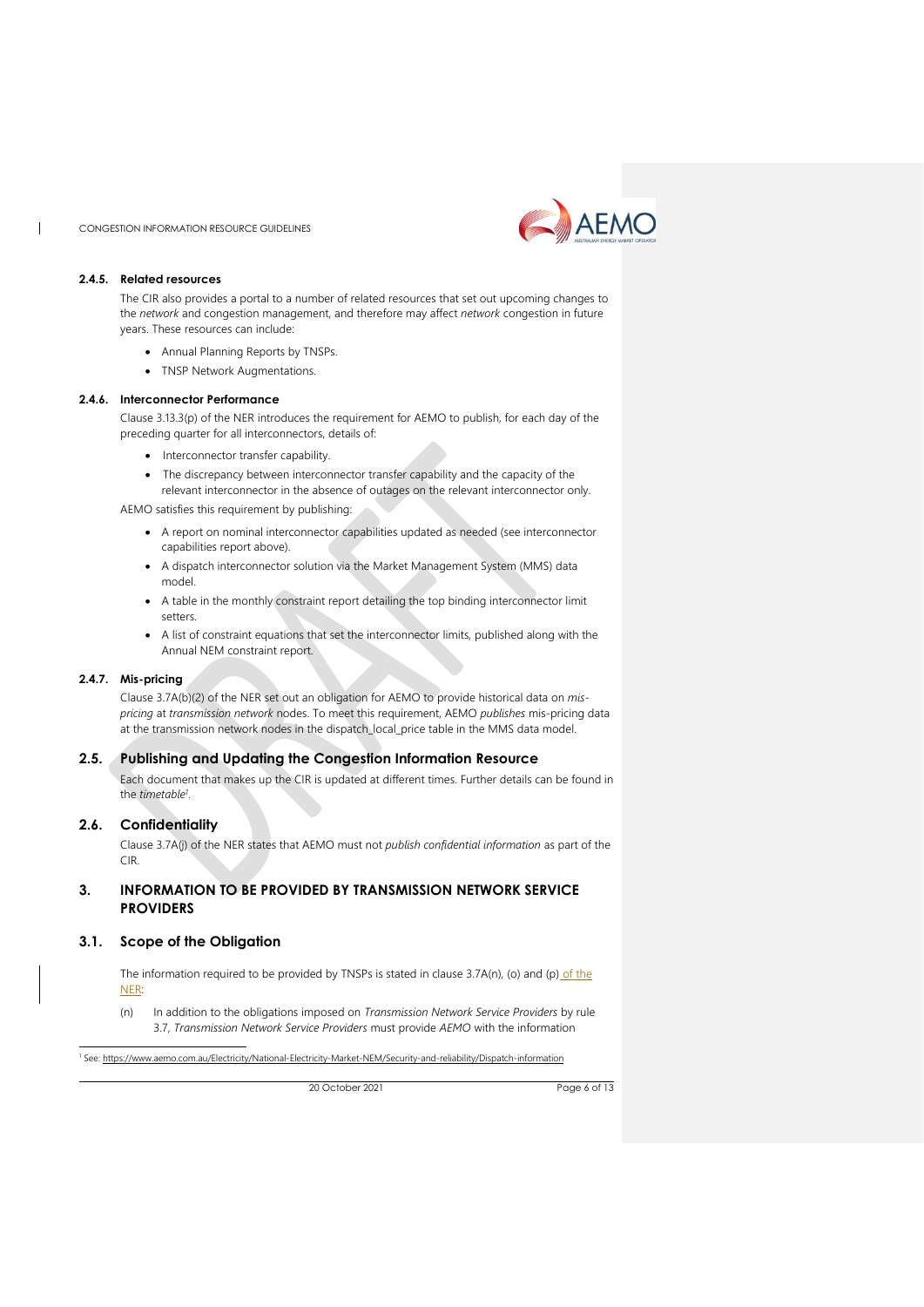

specified in the *congestion information resource guidelines* as information that is to be provided by them:

- (1) in a form which clearly identifies *confidential information*; and
- (2) in accordance with the *congestion information resource guidelines*.
- (o) If there has been a material change to the information provided by a *Transmission Network Service Provider* under paragraph (n), the *Transmission Network Service Provider* must provide AEMO with the revised information as soon as practicable.
- (p) Information contained in the *congestion information resource* which has been provided by, or has been derived from information provided by, a *Transmission Network Service Provider* under this rule 3.7A:
	- (1) must represent the *Transmission Network Service Provider's* current intentions and best estimates regarding *planned network events* at the time the information is made available;
	- (2) does not bind the *Transmission Network Service Provider* to comply with an advised *outage* program; and
	- (3) may be subject to change due to unforeseen circumstances outside the control of the *Transmission Network Service Provider*.

## <span id="page-6-0"></span>**3.2. Types of Information Required by AEMO**

#### <span id="page-6-1"></span>**3.2.1. Network Outage Scheduler (NOS)**

TNSPs are required to submit their current intentions and best estimates regarding *planned network events* which must comply with the requirements of clause 3.7A(p)(1) of the NER.

TNSPs meet this obligation by entering information about their *network outages* into NOS. This includes information about all primary assets (any assets that carries high voltage), and any outages of secondary systems (protection systems, ancillary plants, etc.) that is forecast to constrain the *dispatch* process.

Bookings for *outages* can be made up to two years in advance or at short notice in response to an emergency. TNSPs enter the following *outage* information into NOS:

- The equipment affected by the *outage*.
- The planned start and end time of the *outage*.
- Whether it relates to primary or secondary assets.
- Any notes associated with the *outage*.

AEMO assesses the *outage* bookings and enters the following information into NOS:

- Any *constraint* equations invoked associated with the *outage*.
- The assessment status of the *outage*.
- Any further notes associated with the *outage*.

Further information is available on AEMO's website:

[https://www.aemo.com.au/Electricity/National-Electricity-Market-NEM/Data/Network-](https://www.aemo.com.au/Electricity/National-Electricity-Market-NEM/Data/Network-Data/Network-Outage-Schedule)[Data/Network-Outage-Schedule](https://www.aemo.com.au/Electricity/National-Electricity-Market-NEM/Data/Network-Data/Network-Outage-Schedule)

20 October 2021 Page 7 of 13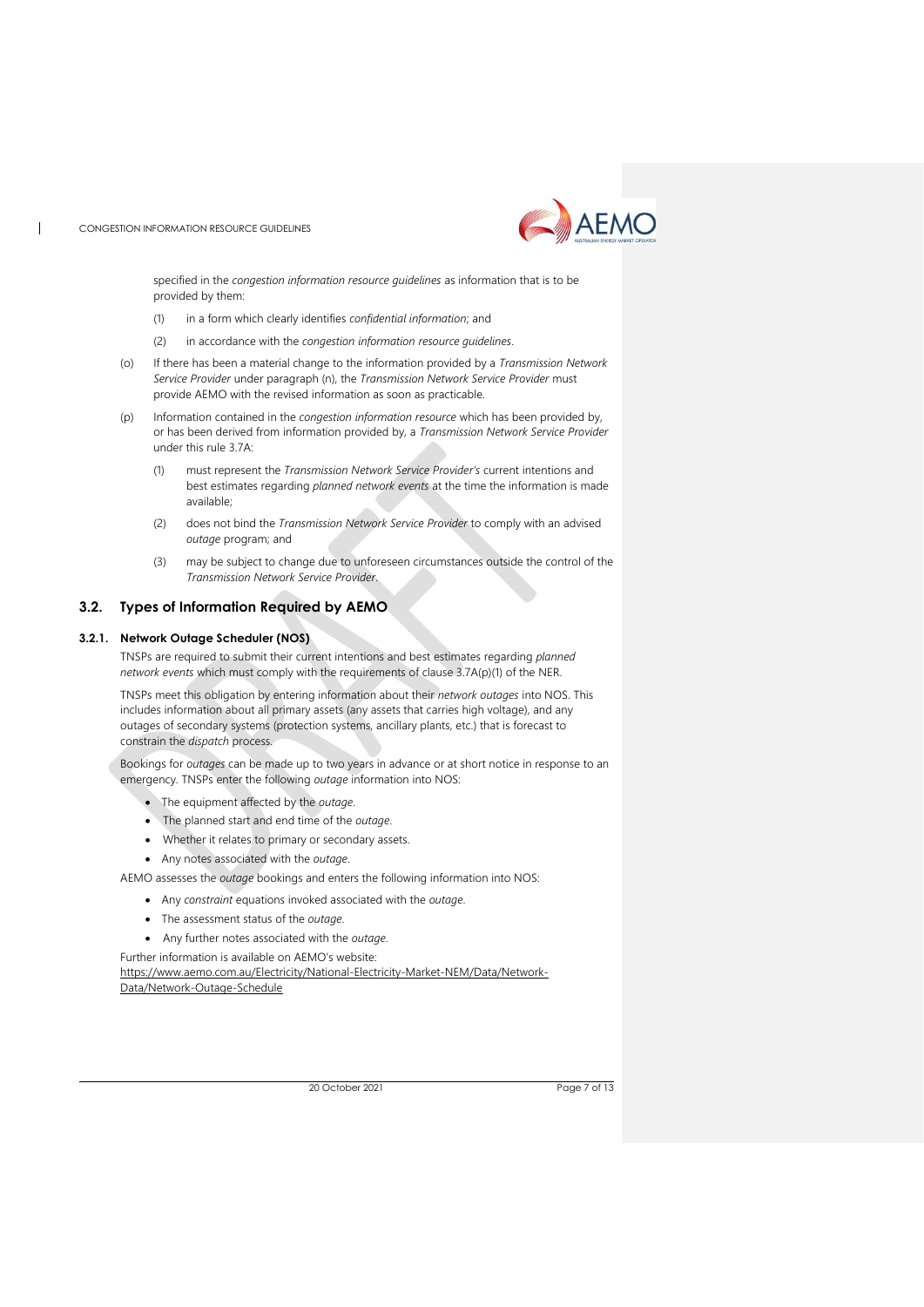$\mathbf{I}$ 

 $\overline{\phantom{a}}$ 



|        | 3.2.2. Planned Network Outages                                                                                                                                                                                                                                                                                 |                                               |
|--------|----------------------------------------------------------------------------------------------------------------------------------------------------------------------------------------------------------------------------------------------------------------------------------------------------------------|-----------------------------------------------|
| 3.2.2. | TNSPs are required to submit the current intentions on network outages that materially affect<br>transfer capabilities for the next 13 months. For outages closer to current time the requirements are<br>covered in section 3.2.1.                                                                            | <b>Formatted: ResetPara</b>                   |
|        | TNSPs meet this obligation by entering this information into NOS (see 3.2.1) for outages that have<br>historically caused binding constraint equations or for outages that are forecast to cause binding<br>constraint equations (due to network changes, new/future generators or generators retiring) or for |                                               |
|        | outages that are classified as high impact outages (HIOs) <sup>2</sup> . An <i>putage</i> is classified as high impact<br>where studies or past experience have identified:                                                                                                                                    | Formatted: Font: Italic                       |
|        | potential for energy and frequency control ancillary service prices to approach the market<br>(a)<br>price cap or market floor price; and/or                                                                                                                                                                   | <b>Formatted:</b> List (a)                    |
|        | <u>following a credible contingency event there is a potential for:</u><br>(b)                                                                                                                                                                                                                                 |                                               |
|        | • a reduction in supply that may be expected to result in load shedding:                                                                                                                                                                                                                                       | Formatted: List Bullet, Indent: Left: 2.75 cm |
|        | • separation of parts of the network into islands of scheduled generation, networks and<br>loads;                                                                                                                                                                                                              |                                               |
|        | • requirement for market intervention through issuing of directions; or                                                                                                                                                                                                                                        |                                               |
|        | · disconnection of generation in the region, which exceeds the size of the single largest<br>credible contingency event under normal operating conditions.                                                                                                                                                     |                                               |
|        | A list of future high impact outages is available on AEMO's website:                                                                                                                                                                                                                                           |                                               |
|        | https://www.nemweb.com.au/REPORTS/CURRENT/HighlmpactOutages/                                                                                                                                                                                                                                                   |                                               |
|        | AEMO publishes historical binding <i>constraint</i> information:                                                                                                                                                                                                                                               |                                               |
|        | • In the <i>dispatch</i> constraint solution table via the Market Management System (MMS) data<br>model. This contains all the constraint result data, binding constraint equations can be<br>filtered by searching for <i>constraint</i> equations with a non-zero value in the marginal value<br>field.      |                                               |
|        | • The annual NEM constraint report includes a summary of the binding constraint equations<br>for a calendar year, categorised by system normal, outage and region.                                                                                                                                             |                                               |
| 3.2.3. | <b>Transmission Equipment Ratings</b>                                                                                                                                                                                                                                                                          |                                               |
|        | Network Service Providers (NSPs) TNSPs are required to advise AEMO of the rating of their<br>transmission lines and other equipment under clause S5.1.12 of the NER.                                                                                                                                           |                                               |
|        | Network Service Providers (NSPs) provide information about their equipment, including rating<br>application levels, application rules, and rating values.                                                                                                                                                      |                                               |
|        | This information can be provided as static data for use under specified conditions, telemetered<br>dynamic real-time data for use in <i>dispatch</i> timeframe, or be hand-dressed manually in AEMO's<br>EMS in urgent circumstances.                                                                          |                                               |
|        | 3.2.4. Limits Advice                                                                                                                                                                                                                                                                                           |                                               |
|        | TNSPs are required to provide AEMO with limits advice so network constraints can be modelled in<br>NEMDE. TNSPs are also required to either publish the limits advice on their websites (which AEMO                                                                                                            |                                               |
|        | will link to from the CIR) or provide to AEMO to publish in the CIR.                                                                                                                                                                                                                                           |                                               |
|        | <sup>2</sup> See SO OP3718 - Outage Assessment section 7: https://www.aemo.com.au/-                                                                                                                                                                                                                            |                                               |
|        | /media/files/electricity/nem/security and reliability/power system ops/procedures/so op 3718-outage-assessment.pdf?la=en                                                                                                                                                                                       | Formatted: English (United States)            |

20 October 2021 Page 8 of 13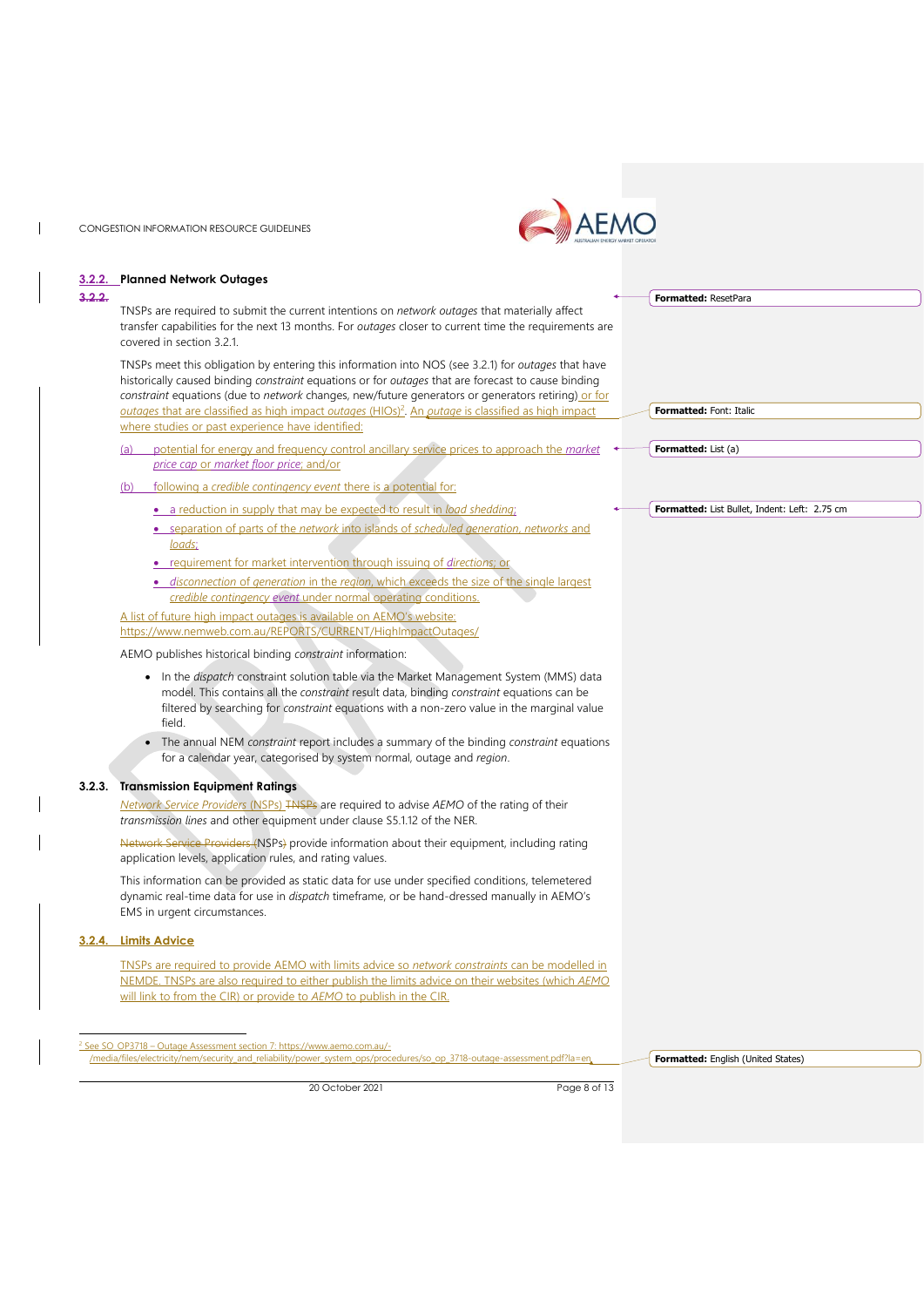

TNSPs should regularly review their limits advice and notify AEMO of any updates to ensure the advice remains current.

#### <span id="page-8-0"></span>**3.3. Confidentiality**

Consistent with Cclause 3.7A(n)(1) of the NER, requires TNSPs mustto provide the required information to AEMO in a form that clearly identifies *confidential information*, so that AEMO can comply with its obligation not to *publish confidential information* as part of the CIR.

#### <span id="page-8-1"></span>**3.4. Updates to Information**

Material changes to any of the information provided to AEMO by TNSPs must be updated by the TNSPs as soon as practicable (see clause 3.7A(o) of the NER).

#### <span id="page-8-2"></span>**4. FURTHER DEVELOPMENT OF THE CONGESTION INFORMATION RESOURCE**

AEMO continues to develop the CIR to match stakeholder needs in line with clause 3.7A(d) of the NER. To manage this process, AEMO:

- Includes CIR development as an agenda item for NEM Wholesale Consultative Forum (NEMWCF<sup>3</sup>) meetings at least once a year, where proposals for change, viability, and priorities are discussed.
- Conducts formal stakeholder consultation as needed, but in any event, at least every three years, to determine how the CIR should be changed.

In order to meet the cost effective element of the *congestion information resource objective*, AEMO undertakes a cost-benefit analysis of proposals to change the CIR. This is managed using a release planning strategy similar to that used for AEMO's market systems. Under this approach:

- All acceptable proposals are ranked in terms of relative benefit based on certain criteria. This ranking is developed during the consultation process.
- Resources and costs required to implement each proposal are identified. This includes both development costs, ongoing operational costs, and resources required by TNSPs, where appropriate.
- The proposals are grouped into annual releases according to the ranking and resources available for each release.

Some proposals can take several years to implement. If proponents consider this unacceptable, AEMO, in consultation with the NEMWCF, can assess whether the cost to accelerate the work is justified.

iee https://aemo.com.au/consultations/industry-forums-and-working-groups/list-of-industry-forums-and-working-groups/nem-<br>wholesale-consultative-forum

**Formatted:** English (United States)

20 October 2021 Page 9 of 13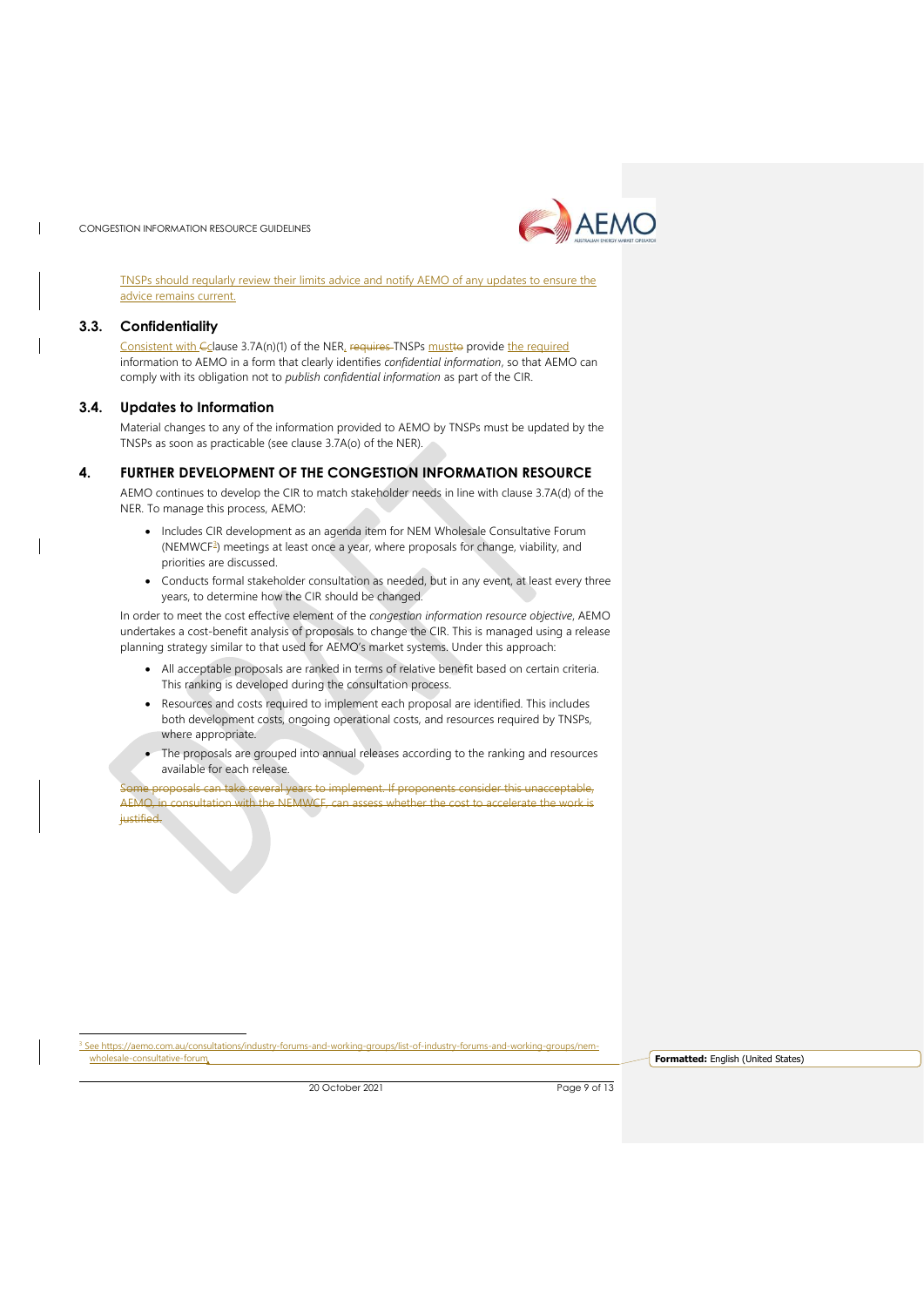

 $\overline{1}$ 



## <span id="page-9-0"></span>**APPENDIX A. ITEMS REQUESTED FOR THE CIR**

This Appendix details items submitted to AEMO as part of its annual CIR consultations from 2010 to 2014. The current status of each item is indicated.

Items not listed as completed or cancelled are considered for future enhancements of the CIR.

<span id="page-9-1"></span>

| Table 1 | <b>CIR</b> requested items |                                                                                                                                                                                                         |                                                                                                                                                                                                                                                                                                               |
|---------|----------------------------|---------------------------------------------------------------------------------------------------------------------------------------------------------------------------------------------------------|---------------------------------------------------------------------------------------------------------------------------------------------------------------------------------------------------------------------------------------------------------------------------------------------------------------|
| Year    | Completed                  | <b>Requested Item Description</b>                                                                                                                                                                       | <b>Comments</b>                                                                                                                                                                                                                                                                                               |
| 2010    | Oct 2011                   | NOS Improvements: Recall times/original submit<br>time/time of last change/TNSP.                                                                                                                        |                                                                                                                                                                                                                                                                                                               |
| 2010    | Oct 2019                   | AEMO to work with TNSPs to publish outages via<br>NOS instead of planned network outages.                                                                                                               | Also submitted in 2011 consultation. AEMO<br>is discussing this issue with the TNSPs.<br>TransGrid and Transend are submitting their<br>outages via NOS.<br>2018 CIR includes changes to require TNSPs<br>to submit their outages via NOS, but reduce<br>the number by only including binding<br>constraints. |
| 2010    | Sep 2010                   | Link CIR to the National Transmission Network<br>Development Plan.                                                                                                                                      |                                                                                                                                                                                                                                                                                                               |
| 2010    | Feb 2010                   | Report on performance of constraint equations.                                                                                                                                                          | Published as the annual Constraint Report in<br>Feb 2010.                                                                                                                                                                                                                                                     |
| 2010    | Cancelled                  | Daily report summarising the changes in NOS over<br>past 24 hours established.                                                                                                                          | AEMO consulted with the DPRG4 and both<br>agreed to cancel this in favour of providing<br>NOS data via MMS Data Model.                                                                                                                                                                                        |
| 2010    | Sep 2010                   | Link to incident reports from CIR.                                                                                                                                                                      |                                                                                                                                                                                                                                                                                                               |
| 2010    | Late 2010                  | Summated left-hand-side (LHS) of constraint<br>equations in dispatch and pre-dispatch.                                                                                                                  |                                                                                                                                                                                                                                                                                                               |
| 2010    | Sep 2010                   | CIR links to TNSP annual planning reviews.                                                                                                                                                              |                                                                                                                                                                                                                                                                                                               |
| 2010    | Early 2011                 | Changes to the MMS Web Portal to include the<br>dispatch / pre-dispatch / PASA constraint and<br>interconnector results.                                                                                |                                                                                                                                                                                                                                                                                                               |
| 2010    | Cancelled                  | Add a heat map display of mis-pricing.                                                                                                                                                                  | AEMO is investigating if this information can<br>be implemented in a cost effective manner<br>- such as on the new AEMO Interactive<br>map.<br><b>Binding information for previous financial</b><br>year now shown on the AEMO interactive<br>map                                                             |
| 2010    | Cancelled                  | Visual image of outages.                                                                                                                                                                                | Cancelled due to the resourcing and<br>development time required.                                                                                                                                                                                                                                             |
| 2010    | Cancelled                  | Visual image of constraint equations.                                                                                                                                                                   | Cancelled due to the resourcing and<br>development time required.                                                                                                                                                                                                                                             |
| 2011    | Feb 2012                   | Include statistics on outage submit times in the<br>Annual Constraints Report (planned, short notices<br>and unplanned outages). This is different to the<br>statistics on the Planned Network Outages. | Implemented in the Constraint Report 2011.                                                                                                                                                                                                                                                                    |

<sup>4</sup> Dispatch Price and Reference Group – now part of the NEM Wholesale Consultative Forum.

20 October 2021 Page 10 of 13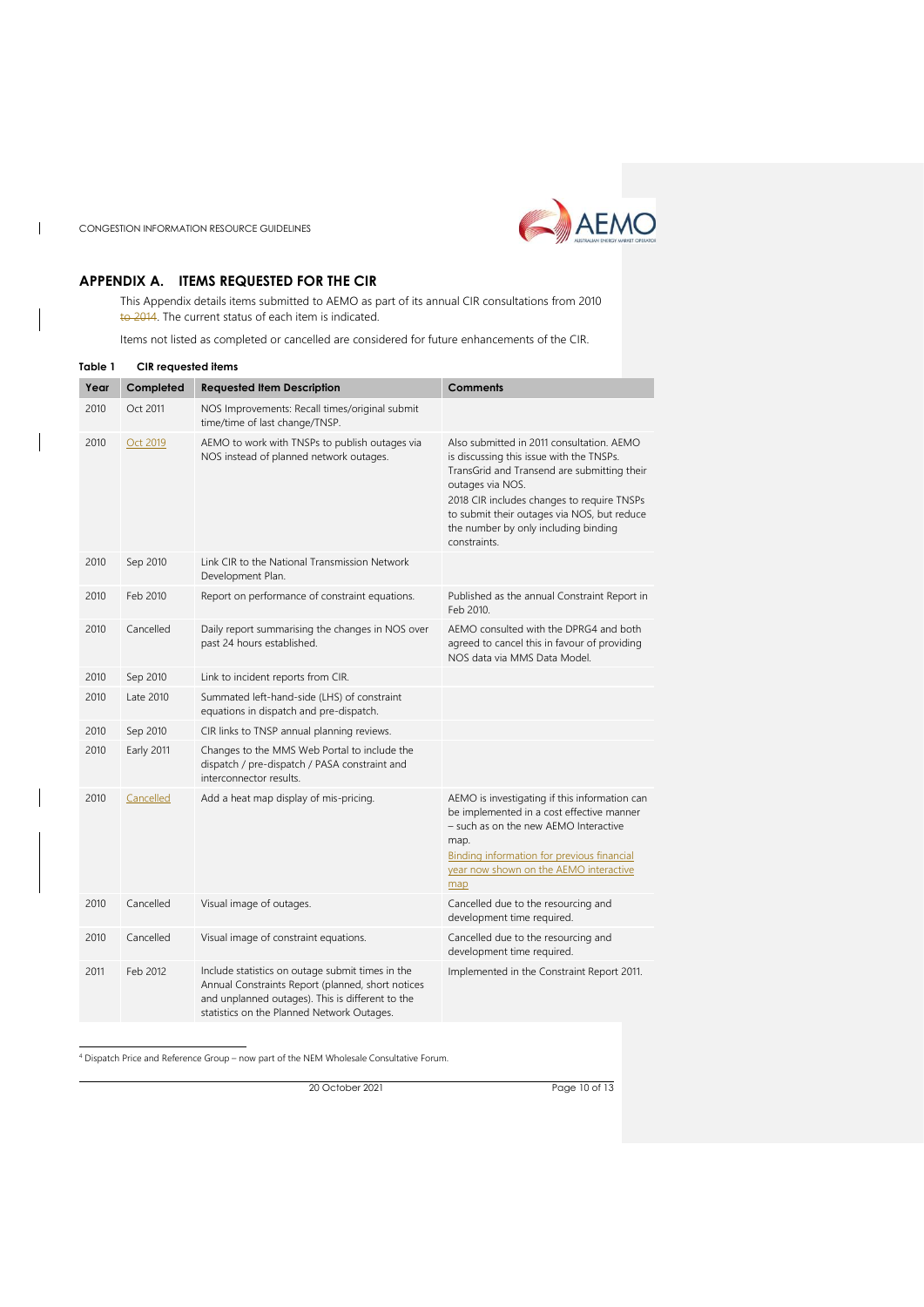$\mathbf{I}$ 



| Year | Completed | <b>Requested Item Description</b>                                                                                                                 | <b>Comments</b>                                                                                                                                                                                                                                                                                                                                                                                                                                                                                  |
|------|-----------|---------------------------------------------------------------------------------------------------------------------------------------------------|--------------------------------------------------------------------------------------------------------------------------------------------------------------------------------------------------------------------------------------------------------------------------------------------------------------------------------------------------------------------------------------------------------------------------------------------------------------------------------------------------|
| 2011 |           | Include statistics on Planned Network Outages in                                                                                                  | On hold until Planned Network Outages                                                                                                                                                                                                                                                                                                                                                                                                                                                            |
|      |           | the longer timeframe (1/3/6/9 months).                                                                                                            | from all TNSPs are in NOS. Planned to be<br>added to the next update to the 2021<br>annual constraint report.                                                                                                                                                                                                                                                                                                                                                                                    |
| 2011 | Dec 2011  | Report on constraint performance on a monthly<br>basis.                                                                                           | Monthly Constraint Report released with<br>information on why constraint automation<br>was used and information on violating<br>constraint equations.                                                                                                                                                                                                                                                                                                                                            |
| 2011 | Apr 2011  | Include more network diagrams in the CIR.                                                                                                         | Link provided to National Transmission<br>Network Development Plan diagrams.                                                                                                                                                                                                                                                                                                                                                                                                                     |
| 2011 | Sep 2011  | Add information on how constraint equations are<br>constructed.                                                                                   | Constraint Implementation Guidelines<br>released.                                                                                                                                                                                                                                                                                                                                                                                                                                                |
| 2011 | Cancelled | Link to market impact parameter (MIP) data from<br>Australian Energy Regulator (AER).                                                             | This is AER data and is currently not<br>available on its website. When it is available<br>it will be linked.                                                                                                                                                                                                                                                                                                                                                                                    |
| 2011 | Oct 2011  | NOS improvement: add outage change reason.                                                                                                        | Combined with other NOS improvements                                                                                                                                                                                                                                                                                                                                                                                                                                                             |
| 2011 | Cancelled | Include statistics on the performance of network<br>ratings in pre-dispatch.                                                                      |                                                                                                                                                                                                                                                                                                                                                                                                                                                                                                  |
| 2011 | June 2011 | Link to augmentation information from TNSPs.                                                                                                      |                                                                                                                                                                                                                                                                                                                                                                                                                                                                                                  |
| 2011 | Feb 2012  | Updating the existing video to the new format so it<br>is viewable on more devices.                                                               |                                                                                                                                                                                                                                                                                                                                                                                                                                                                                                  |
| 2011 | Cancelled | Additional videos on constraints.                                                                                                                 | Will be addressed in as resources allow.<br>Good suggestions in the CIR 2011<br>consultation: constraint automation<br>examples, dynamic ratings and impacts in<br>pre-dispatch, overview of annual report, use<br>of interconnector limits in ST/MT PASA,<br>ratings in 5 min pre-dispatch, constraint<br>equations with all positive factors.<br>Some of this information has been rolled<br>into the constraints course, connections<br>course and AEMO's regular stakeholder<br>discussions. |
| 2011 | Late 2011 | Publish NOS data via the MMS Data Interchange.                                                                                                    | This will allow participants to have old<br>copies of the files to compare with and re-<br>download files.                                                                                                                                                                                                                                                                                                                                                                                       |
| 2011 | Feb 2012  | Publish TER data, which includes information on<br>identifies used on constraint right-hand-side (RHS)<br>used and whether the rating is dynamic. | Existing file on website will remain<br>unchanged.                                                                                                                                                                                                                                                                                                                                                                                                                                               |
| 2011 | May 2012  | Publish NOS and TER data via the MMS Data<br>Model.                                                                                               | This will allow participants to use this data in<br>the same way as any other market data -<br>get historical data and integrate into their<br>own systems.                                                                                                                                                                                                                                                                                                                                      |
| 2012 | Late 2012 | Review resubmit reasons and work with TNSPs to<br>identify any improvements.                                                                      | TNSPs to review resubmit reasons and<br>provide more appropriate fields where<br>applicable.                                                                                                                                                                                                                                                                                                                                                                                                     |
| 2012 | Nov 2012  | Discuss with TNSPs what additional information can<br>be provided on reasons for outages.                                                         | Reason field indicating commissioning or<br>maintenance to be added to NOS data.                                                                                                                                                                                                                                                                                                                                                                                                                 |

20 October 2021 Page 11 of 13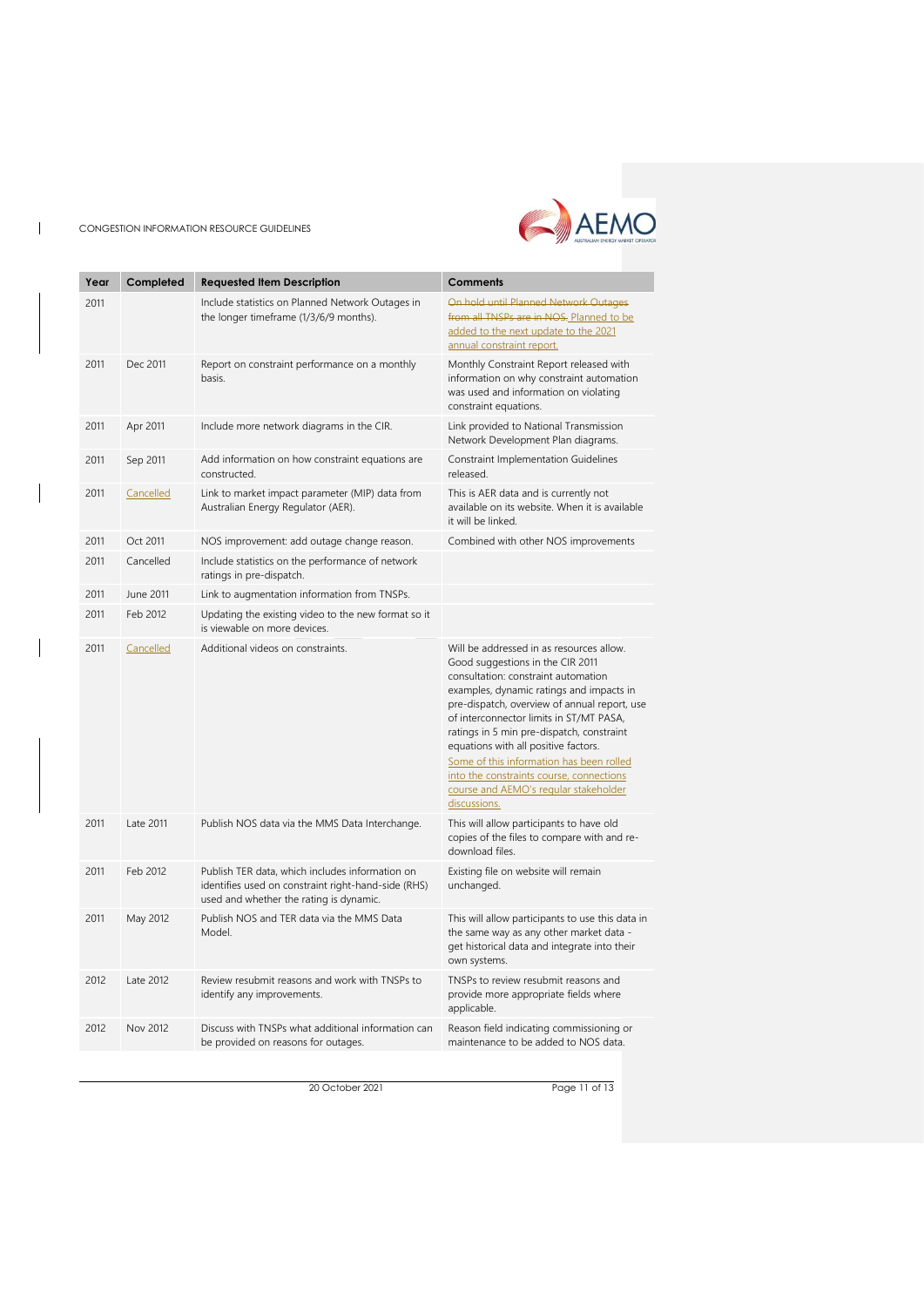$\mathbf{I}$ 



| Year                | Completed        | <b>Requested Item Description</b>                                                                                                                                                                                                                                                                                                                                             | <b>Comments</b>                                                                                                                                                                       |
|---------------------|------------------|-------------------------------------------------------------------------------------------------------------------------------------------------------------------------------------------------------------------------------------------------------------------------------------------------------------------------------------------------------------------------------|---------------------------------------------------------------------------------------------------------------------------------------------------------------------------------------|
| 2012                | Jun 2012         | Provide a link to the already published constraint<br>equation result data.                                                                                                                                                                                                                                                                                                   |                                                                                                                                                                                       |
| 2012<br>and<br>2013 |                  | Provide in a user-friendly form in the CIR:<br>Currently invoked constraint equation results.<br>Constraint equations binding now and in pre-<br>dispatch period.<br>Identification of generating units/interconnectors<br>impacted by each binding constraint equation.<br>Identification of which constraint equations are the<br>limiting factors on interconnector flows. | Updated with Private Generators Group<br>(PGG) request in 2013 CIR.<br>Internal project to review how data is<br>published on the AEMO website - this data<br>is part of that review. |
| 2012                | Cancelled        | Provide Plain English descriptions outside the web<br>portal.                                                                                                                                                                                                                                                                                                                 | Unable to be implemented. The plain<br>English descriptions are limited to those on<br>NEMNet due to IT security and this cannot<br>go on the public website.                         |
| 2012                | June 2015        | Consolidate Constraint Implementation Guidelines<br>with FCAS constraint Equations and SO_OP_3709.                                                                                                                                                                                                                                                                            |                                                                                                                                                                                       |
| 2012                | Nov 2012         | Publish mis-pricing information in near real-time.                                                                                                                                                                                                                                                                                                                            |                                                                                                                                                                                       |
| 2012                | May 2013         | Provide dynamic rating values to participants in<br>near real-time.                                                                                                                                                                                                                                                                                                           |                                                                                                                                                                                       |
| 2012                | Feb 2013         | Modify Constraint Report to identify top market<br>impact constraints by region.                                                                                                                                                                                                                                                                                              | Included in the 2012 Constraint Report.                                                                                                                                               |
| 2012                | Nov 2012         | AEMO Planning team to publish market simulations<br>on assessing the use of NSCAS to relieve the 10<br>most critical constraint equations.                                                                                                                                                                                                                                    | Published on AEMO's website.                                                                                                                                                          |
| 2013                |                  | Provide a table of current outages along with the<br>generating units/interconnectors on the left-hand-<br>side of the invoked constraint equations.                                                                                                                                                                                                                          | <b>Under investigation</b>                                                                                                                                                            |
| 2013                | Cancelled        | Extended pre-dispatch to assist TNSPs managing<br>outages.                                                                                                                                                                                                                                                                                                                    | Project cancelled. Investigating use of the<br>NEMDE Queue with TNSPs.                                                                                                                |
| 2013                | Nov 2013         | Add TNSP identifier to the published NOS data.                                                                                                                                                                                                                                                                                                                                |                                                                                                                                                                                       |
| 2013                | May 2014         | Reduce the size of the local price tables to only<br>include those left-hand-side terms that are affected<br>by a constraint equation.                                                                                                                                                                                                                                        |                                                                                                                                                                                       |
| 2013                | Cancelled        | Add a FCAS requirement table for 5-minute pre-<br>dispatch.                                                                                                                                                                                                                                                                                                                   | This is outside the scope of the CIR.                                                                                                                                                 |
| 2013                | <b>July 2015</b> | Publish the NRM_DI_AMT (used in the calculated of<br>the automated negative residue constraint<br>equations) in the MMS Data Model.                                                                                                                                                                                                                                           | Completed in late July 2015.                                                                                                                                                          |
| 2018                | <b>July 2018</b> | Improved filtering on data in Annual Constraint<br>Report                                                                                                                                                                                                                                                                                                                     | Completed in the 2017 report - all the data<br>is published in a spreadsheet with filters.                                                                                            |
| 2018                |                  | Changes to the Annual Constraint Report (Outages<br>include 30-90 days)                                                                                                                                                                                                                                                                                                       | Planned to be added to the next update to<br>the 2021 annual constraint report.                                                                                                       |
| 2018                | May 2020         | New Connections: Information Source Pack                                                                                                                                                                                                                                                                                                                                      | Connections pages linked to the CIR                                                                                                                                                   |
| 2021                |                  | Publishing constraint results from MT PASA in the<br><b>CIR</b>                                                                                                                                                                                                                                                                                                               | Under investigation                                                                                                                                                                   |

20 October 2021 Page 12 of 13